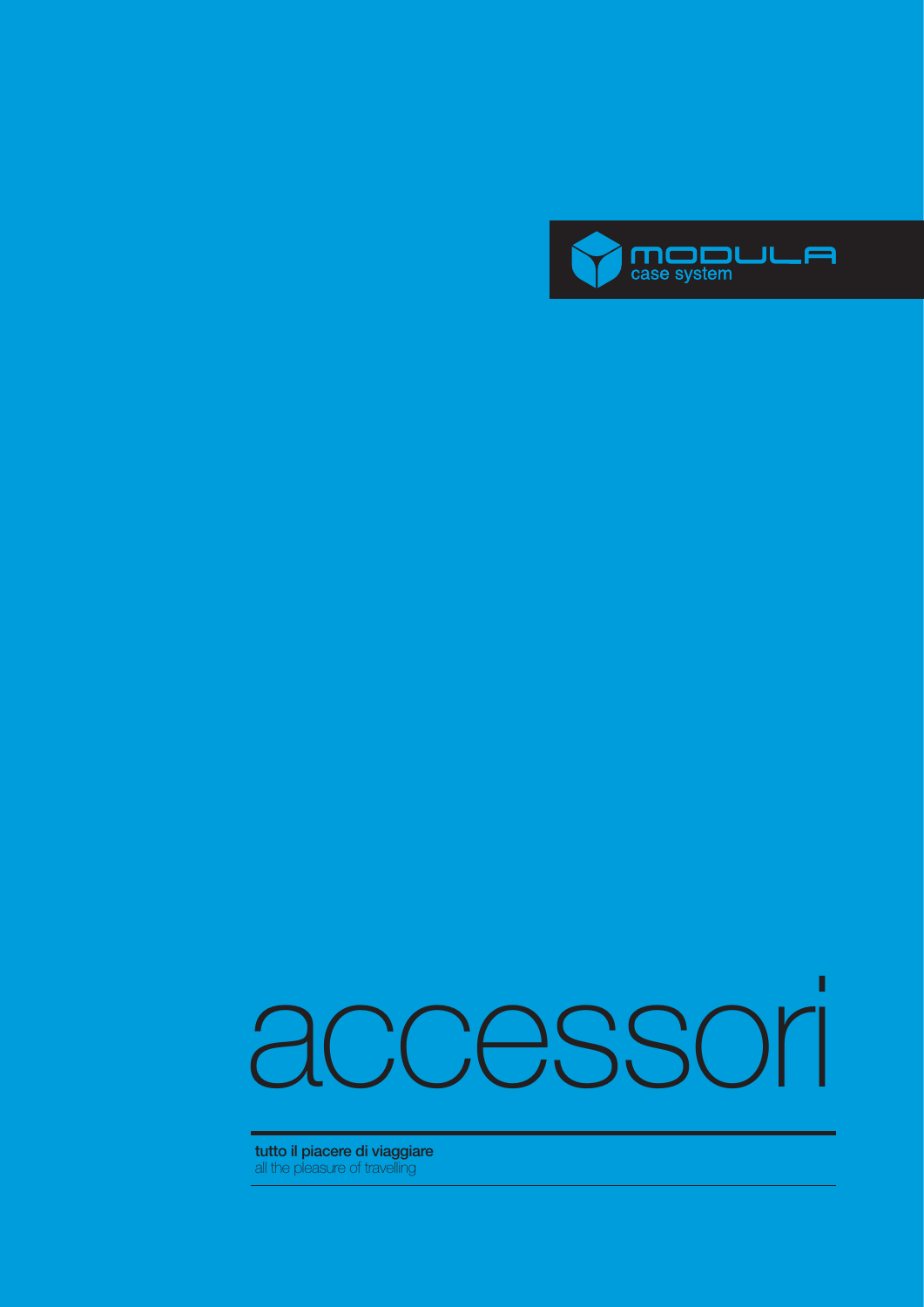Coppia di barre telescopiche, per mancorrenti chiusi, in acciao zincato, rivestite in plastica. Chiusura antifurto protetta. Larghezza regolabile (78-119cm). Portata max 100 kg.

Pair of telescopic roof bars for closed railings, in zinced steel, plastic sheated. Sheltered antitheft locking. Adjustable in width (78-119cm). Max. capacity 100 Kg.

**OvalBar** Chiuso Closed cod. MOCS0073

Coppia di barre telescopiche, per mancorrenti aperti, in acciao zincato, rivestite in plastica. Chiusura antifurto protetta. Larghezza regolabile (78-119cm). Portata max 100 kg.

Pair of telescopic roof bars for open railings, in zinced steel, plastic sheated. Sheltered antitheft locking. Adjustable in width (78-119cm). Max. capacity 100 Kg.

**OvalBar** Aperto Open cod. MOCS0072



Sistema universale di barre portatutto per auto con mancorrenti. L'accessorio dal design snello e deciso si caratterizza da un'alta semplicità e praticità sia nel montaggio che nel utilizzo, nonché dalla completa sicurezza sia su strada che contro il furto.

Universal system of roof racks for cars with railings. The slender and strong designed accessory is characterized by a high simplicity and practicality, both during installation and the usage as well as completely safety both on road as against theft.



#### **Oval Bar Aperto Open railing**





# **Oval Bar** System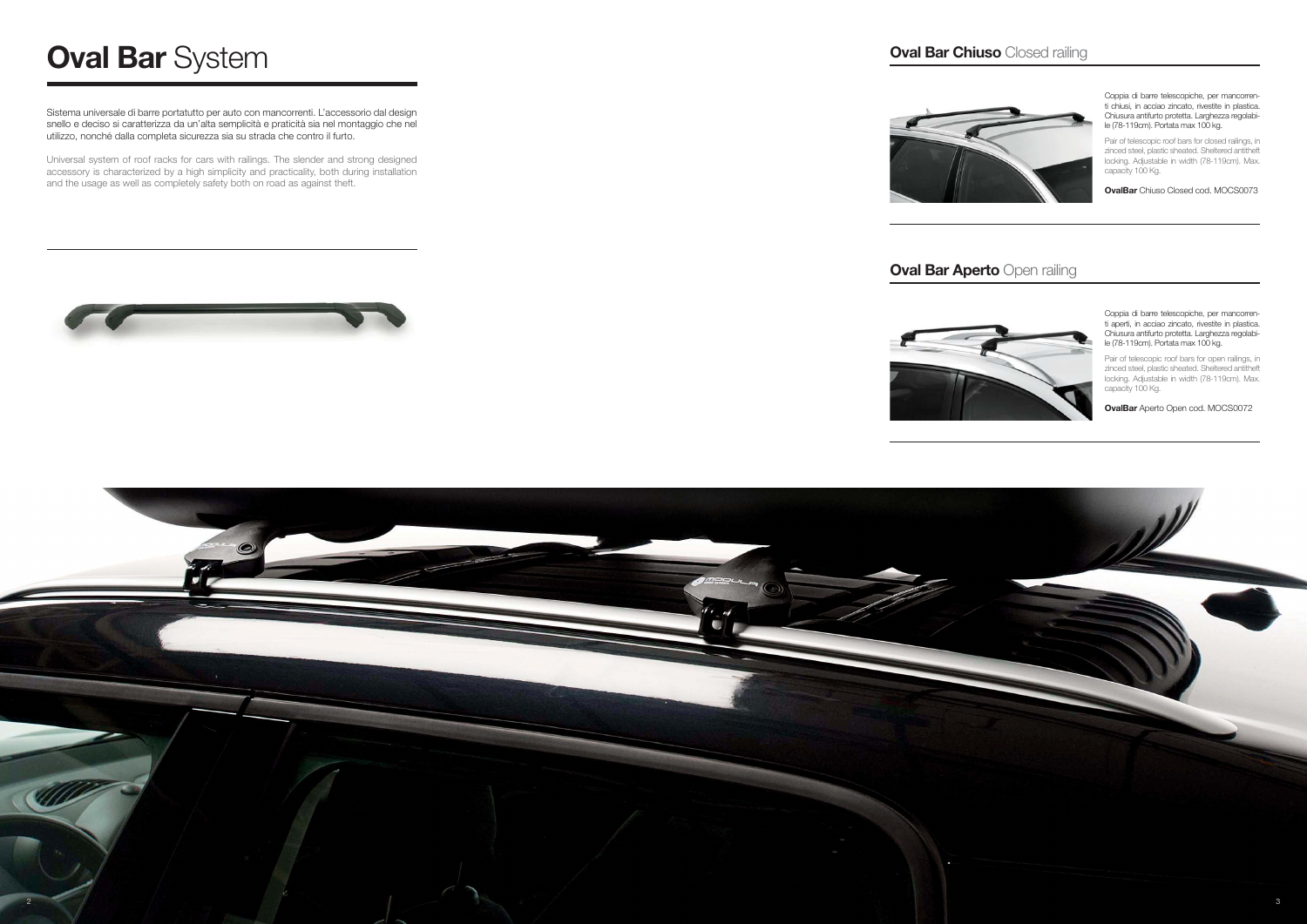Borsa da viaggio in tessuto nero. Dimensioni: L 74 P 34 H 38 cm Codice: MOCS0119

Travel bag in black fabric. Dimension: L 74 D 34 H 38 cm Code: MOCS0119

## **Borsa da viaggio piccola** Travel bag small



Borsa da viaggio in tessuto nero. Dimensioni: L 56 P 27 H 36 cm Codice: MOCS0118

Travel bag in black fabric. Dimension: L 56 D 27 H 36 cm Code: MOCS0118

Zaino in tessuto nero. Dimensioni: L 35 P 17 H 45 cm Codice: MOCS0120

Backpack in black fabric. Dimension: L 35 D 17 H 45 cm cm Code: MOCS0120

Borsa in tessuto nero. Dimensioni: ø 72 cm Codice: MOCS0123

Bag in black fabric. Dimension: ø 72 cm Code: MOCS0123

## **Zaino** Backpack



## **Borsa porta ruota bici** Bike wheel bag







Modula Case System presenta la nuova linea di accessori coordinati per il viaggio e per il tempo libero che prevede due tipi di borse, sportive e capienti, e lo zainetto; accessori pensati per organizzare lo spazio all'interno del box auto. Disponibile inoltra l'utile borsa per la ruota della bici indicata sopratutto per l'utilizzo con la valigia portabici Suprema.

Modula Case System presents the new line of accessories, conceived for traveling and free time activities, made of two types of bags, sporty and capacious, and the backpack; accessories meant for organizing the inside space of the roof box. Available now also the useful bike wheel bag, mostly recommended for a joint use with the bike case Suprema.



# **Accessories**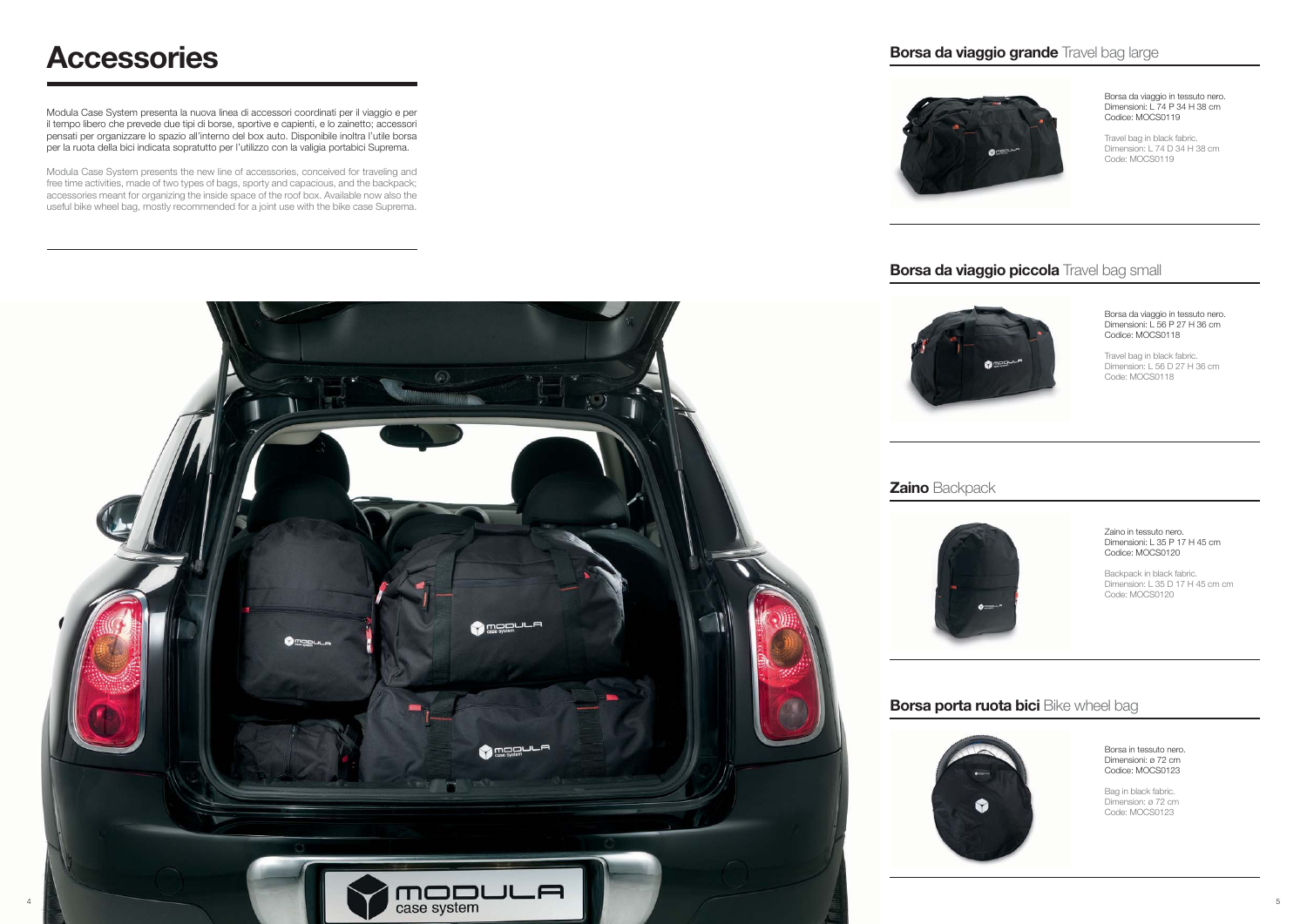

Organizer pieghevole in tessuto nero. Dimensioni: L 60 D 30 H 30 cm Codice: MOCS0121

Foldable organizer in black fabric. Dimension: L 60 D 30 H 30 cm Code: MOCS0121

## **Organizer piccolo** Organizer Small

Car roofbox polishing kit Code: COCS090V05

Organizer pieghevole in tessuto nero. Dimensioni: L 30 P 30 H 30 cm Codice: MOCS0122

Foldable organizer in black fabric. Dimension: L 30 D 30 H 30 cm Code: MOCS0122

## **Kit pulizia box auto** Car roofbox polishing kit

Kit pulizia baule auto Codice: COCS090V05

Modula Case System presenta la nuova linea di accessori per gestire ed organizzare al meglio gli spazi nel baule della propria macchina. L'organizer grande con due vani, l'organizer piccolo con un vano, realizzati in tessuto nero resistente e particolarmente versatile. Disponibile inoltre il kit per la pulizia e manutenzione del box auto.

Modula Case System presents the new line of accessories made to handle and organize at best the space in your car trunk. The large organizer, with two compartments, and the small organizer, with one compartment, are made of resistant black fabric and are particularly versatile. Also available the polishing and maintenance kit for car roof boxes.







## **Accessories**